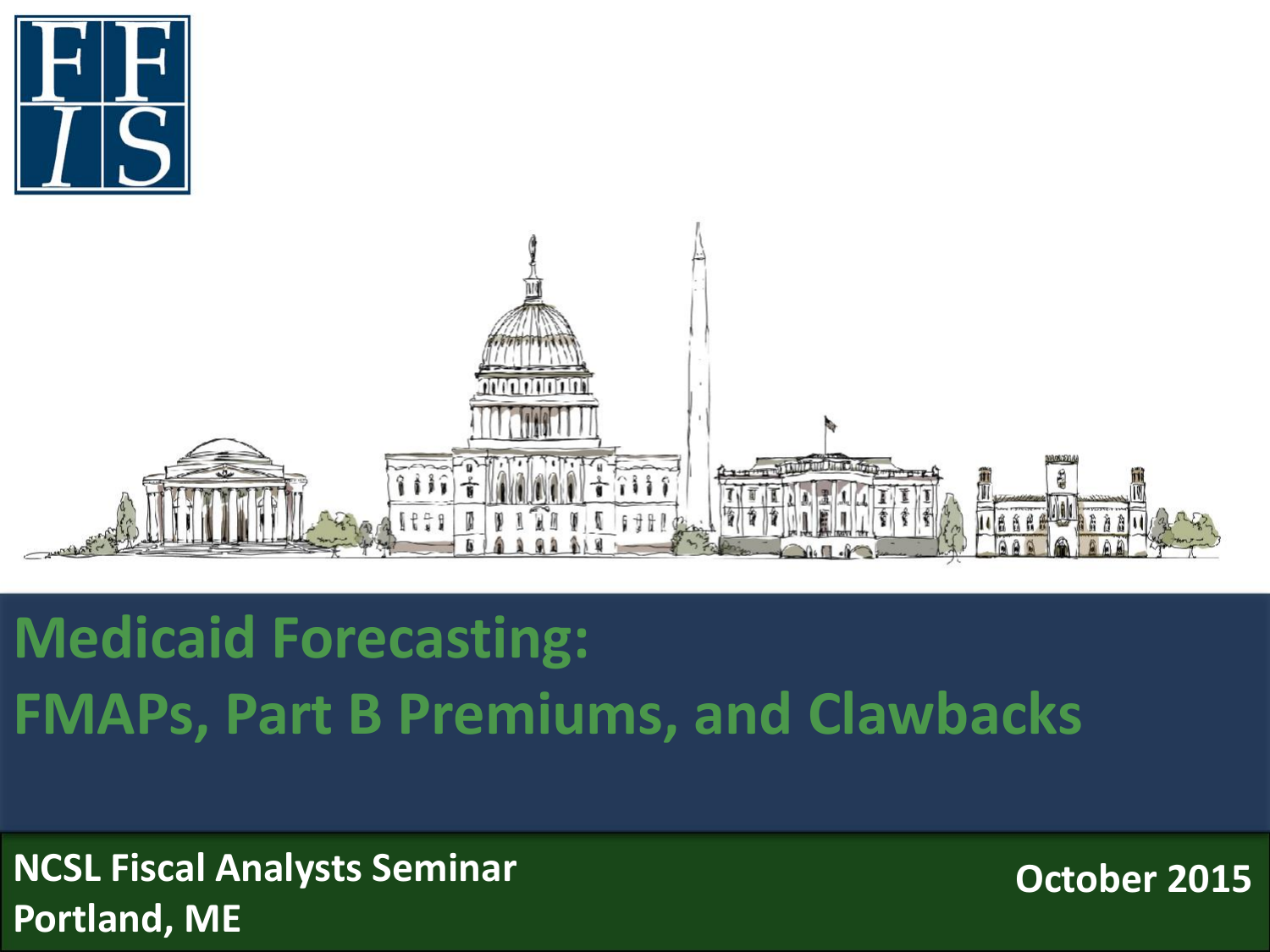## **FY 2017 FMAPs**

- Per capita personal income for CY 2012-2014
- FMAPs increase in 25 states, decline in 12
	- 13 states at 50.00 minimum
	- To receive an increase, a state must experience a decline in its share of U.S. average PCI
- Factors influencing results
	- Data revisions
	- Personal income shifts (especially in large, wealthy states)
	- Population changes
	- Medicaid expansion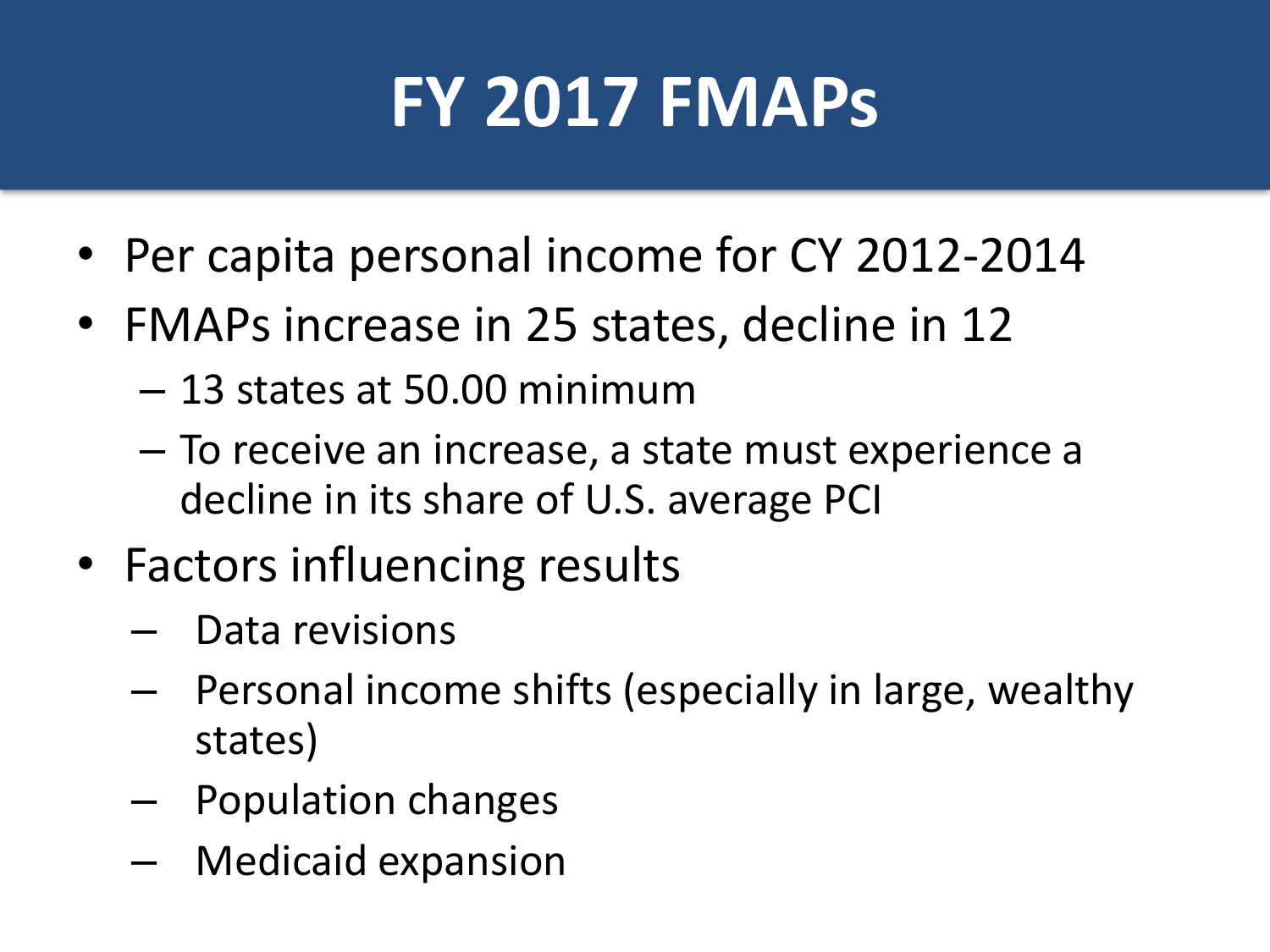### **FY 2017 FMAPs**

#### **FY 2017 FMAP Percentage-Point Change**

| <b>Increases</b>      |                       | <b>Decreases</b> | <b>No Change</b>     |  |
|-----------------------|-----------------------|------------------|----------------------|--|
| <b>South Dakota</b>   | Georgia               | Oklahoma         | Alaska               |  |
| Iowa                  | Montana               | <b>Texas</b>     | California           |  |
| <b>Maine</b>          | Arizona               | Colorado         | Connecticut          |  |
| Hawaii                | Alabama               | Delaware         | District of Columbia |  |
| <b>New Mexico</b>     | Wisconsin             | Michigan         | Maryland             |  |
| <b>Nebraska</b>       | Idaho                 | <b>Utah</b>      | <b>Massachusetts</b> |  |
| <b>North Carolina</b> | <b>Kansas</b>         | Arkansas         | Minnesota            |  |
| Rhode Island          | <b>South Carolina</b> | <b>Nevada</b>    | <b>New Hampshire</b> |  |
| Vermont               | Indiana               | Pennsylvania     | <b>New Jersey</b>    |  |
| <b>Mississippi</b>    | Kentucky              | Ohio             | <b>New York</b>      |  |
| Florida               | Oregon                | <b>Tennessee</b> | <b>North Dakota</b>  |  |
| <b>Illinois</b>       | Louisiana             | Missouri         | Virginia             |  |
| <b>West Virginia</b>  |                       |                  | Washington           |  |
|                       |                       |                  | Wyoming              |  |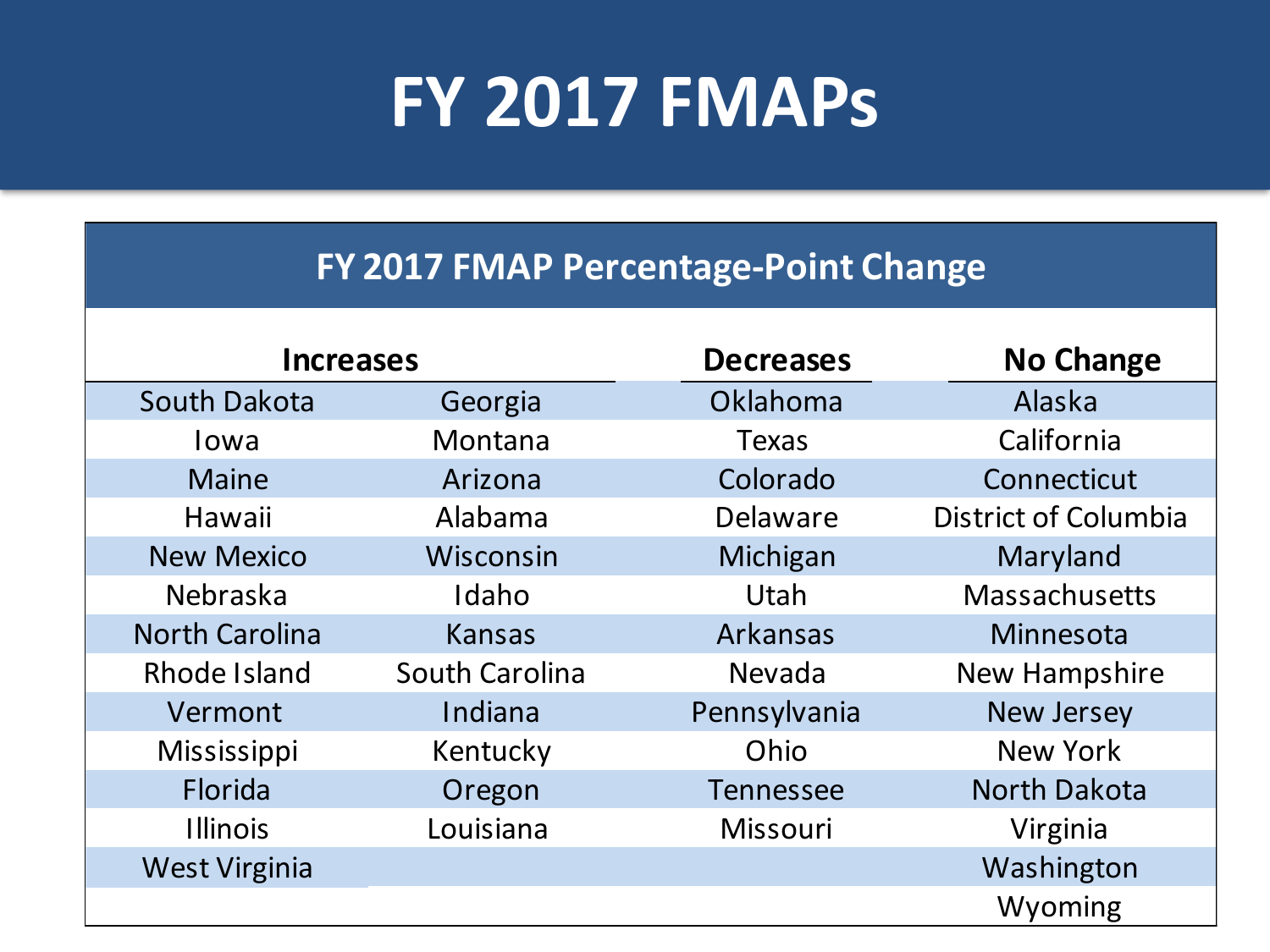# **CY 2016 Medicare Part B**

- ~\$2.3B increase in state Medicaid costs
	- Dual-eligible premiums projected to increase 52%
- Why?
	- 0% Social Security COLA would trigger hold-harmless provision for most (70% of Part B enrollees)
	- Dual eligibles and others not covered by hold-harmless would see even higher premiums (from \$104.90 to \$159.30)
	- Without trigger, premiums projected to increase 15%
- Final rates to be announced later this month
- Possible legislative fix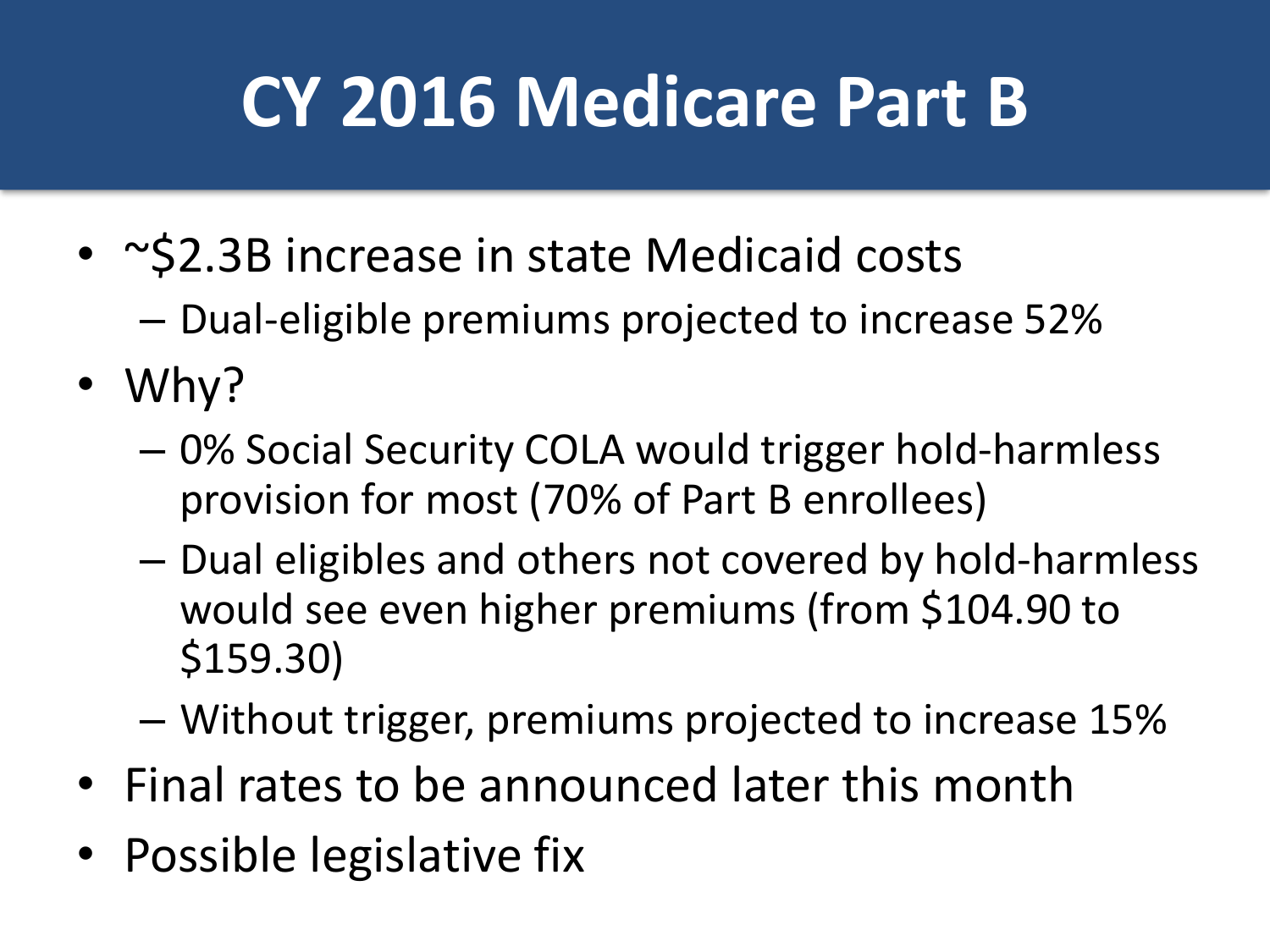## **CY 2016 clawback payments**

- ~\$1B increase in state clawback payments
- Why?
	- 6.4% increase in per capita Part D expenditures (11.8% after prior-year revisions)
		- Availability of new specialty drugs
	- No annual reduction in state share
	- FMAP and enrollment changes
- CMS to notify states of final per capita rates by 10/15; FFIS will update estimates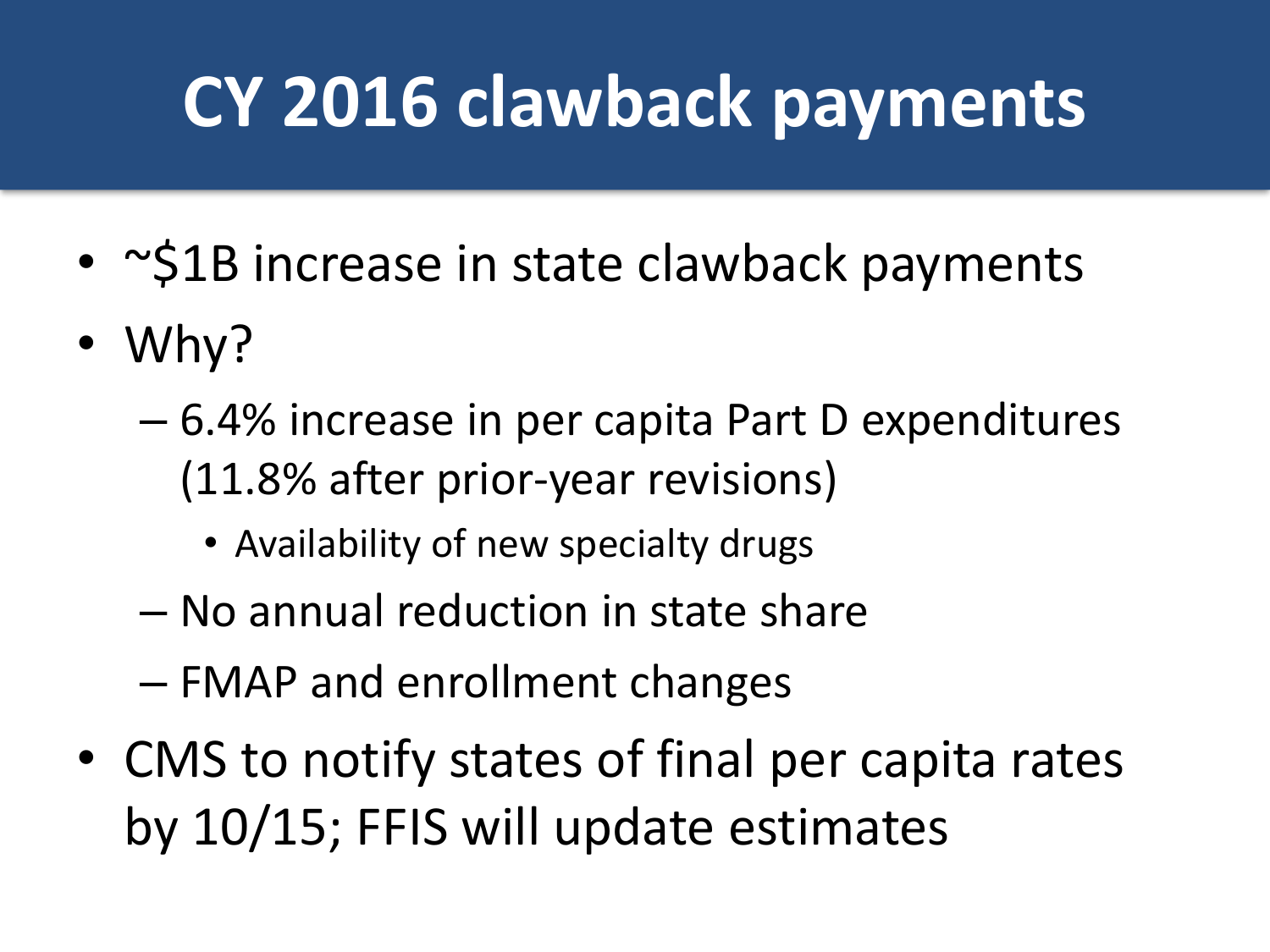### **Estimated change in clawback multiplier**

| Percent Change in Clawback Multiplier, December 2015-December 2016 |        |                      |        |                        |        |               |       |  |  |
|--------------------------------------------------------------------|--------|----------------------|--------|------------------------|--------|---------------|-------|--|--|
| Greater than 11.76%                                                |        | 11.76%               |        | Between 10% and 11.76% |        | Less than 10% |       |  |  |
| Vermont                                                            | 18.25% | California           | 11.76% | <b>Illinois</b>        | 11.74% | Florida       | 9.80% |  |  |
| Idaho                                                              | 13.47% | Alaska               | 11.76% | North Carolina         | 11.50% | lowa          | 9.55% |  |  |
| <b>Texas</b>                                                       | 12.96% | Connecticut          | 11.76% | Maine                  | 11.43% | South Dakota  | 8.55% |  |  |
| Arkansas                                                           | 12.91% | District of Colombia | 11.76% | Indiana                | 11.39% |               |       |  |  |
| Oregon                                                             | 12.86% | Maryland             | 11.76% | South Carolina         | 11.37% |               |       |  |  |
| Oklahoma                                                           | 12.85% | Massachusetts        | 11.76% | <b>New Mexico</b>      | 11.27% |               |       |  |  |
| Colorado                                                           | 12.67% | Minnesota            | 11.76% | Kansas                 | 11.25% |               |       |  |  |
| Utah                                                               | 12.66% | New Hampshire        | 11.76% | West Virginia          | 11.06% |               |       |  |  |
| Ohio                                                               | 12.62% | <b>New York</b>      | 11.76% | Hawaii                 | 11.06% |               |       |  |  |
| Montana                                                            | 12.47% | North Dakota         | 11.76% | Delaware               | 10.84% |               |       |  |  |
| Louisiana                                                          | 12.32% | Pennsylvania         | 11.76% | Nebraska               | 10.82% |               |       |  |  |
| Rhode Island                                                       | 12.21% | Virginia             | 11.76% | Georgia                | 10.69% |               |       |  |  |
| Missouri                                                           | 12.09% | Washington           | 11.76% | Alabama                | 10.50% |               |       |  |  |
| Tennessee                                                          | 12.05% | Wyoming              | 11.76% | Nevada                 | 10.42% |               |       |  |  |
| Wisconsin                                                          | 12.03% | New Jersey           | 11.76% | Mississippi            | 10.33% |               |       |  |  |
| Michigan                                                           | 11.92% |                      |        | Arizona                | 10.25% |               |       |  |  |
| Kentucky                                                           | 11.80% |                      |        |                        |        |               |       |  |  |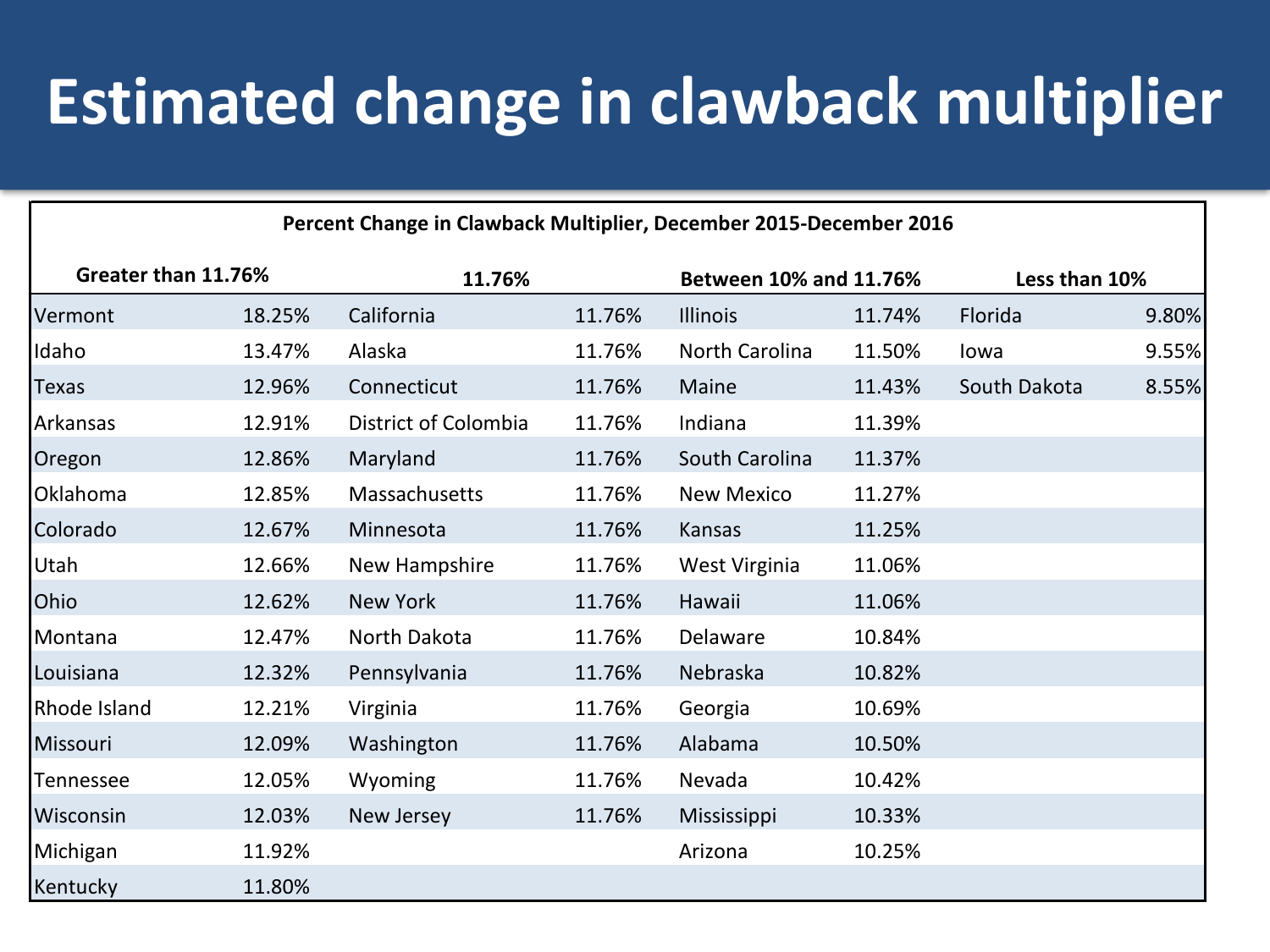# **FFIS publications of interest**

- Final FY 2017 FMAPs (Issue Brief 15-31)
- Medicare Part B premiums (Issue Brief 15-30)
- Medicare Part D clawback payments (Issue Brief 15-10)